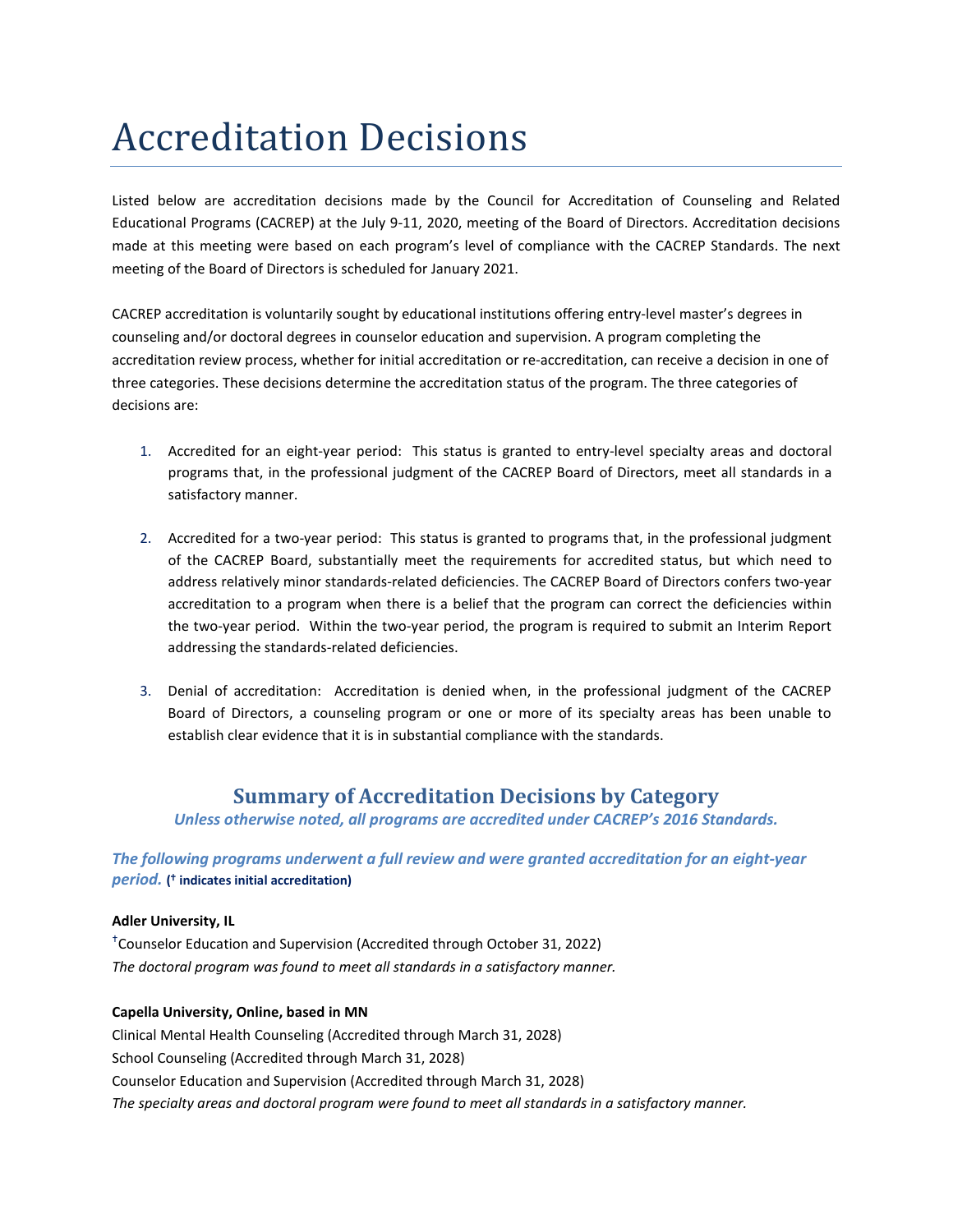#### **Delta State University, MS**

Clinical Mental Health Counseling (Accredited through October 31, 2028) School Counseling (Accredited through October 31, 2028) *The specialty areas were found to meet all standards in a satisfactory manner.*

#### **Messiah University, PA**

Clinical Mental Health Counseling (Accredited through October 31, 2028) Marriage, Couple, and Family Counseling (Accredited through October 31, 2028) School Counseling (Accredited through October 31, 2028) *The specialty areas were found to meet all standards in a satisfactory manner.*

#### **Midwestern State University, TX**

 Clinical Mental Health Counseling (Accredited through October 31, 2028) *The specialty area was found to meet all standards in a satisfactory manner.*

#### **Prescott College, Online, based in AZ**

 Clinical Mental Health Counseling (Accredited through October 31, 2028) *The specialty area was found to meet all standards in a satisfactory manner.*

## **Southern New Hampshire University, Online, based in NH**

 Clinical Mental Health Counseling (Accredited through October 31, 2028) *The specialty area was found to meet all standards in a satisfactory manner.*

## **The University of Tennessee, Knoxville, TN**

Clinical Mental Health Counseling (Accredited through October 31, 2028) School Counseling (Accredited through October 31, 2028) Counselor Education and Supervision (Accredited through October 31, 2028) *The specialty areas and doctoral program were found to meet all standards in a satisfactory manner.*

# *The following programs submitted Interim Reports and were granted continued accreditation for the remainder of their eight-year period:*

## **Adams State University, CO**

Clinical Mental Health Counseling (Accredited through October 31, 2027) School Counseling (Accredited through October 31, 2027) Counselor Education and Supervision (Accredited through October 31, 2027) *The specialty areas and doctoral program were found to meet all standards in a satisfactory manner.*

## **Eastern Washington University, WA**

Clinical Mental Health Counseling (Accredited through March 31, 2026) School Counseling (Accredited through March 31, 2026) *The specialty areas were found to meet all standards in a satisfactory manner.*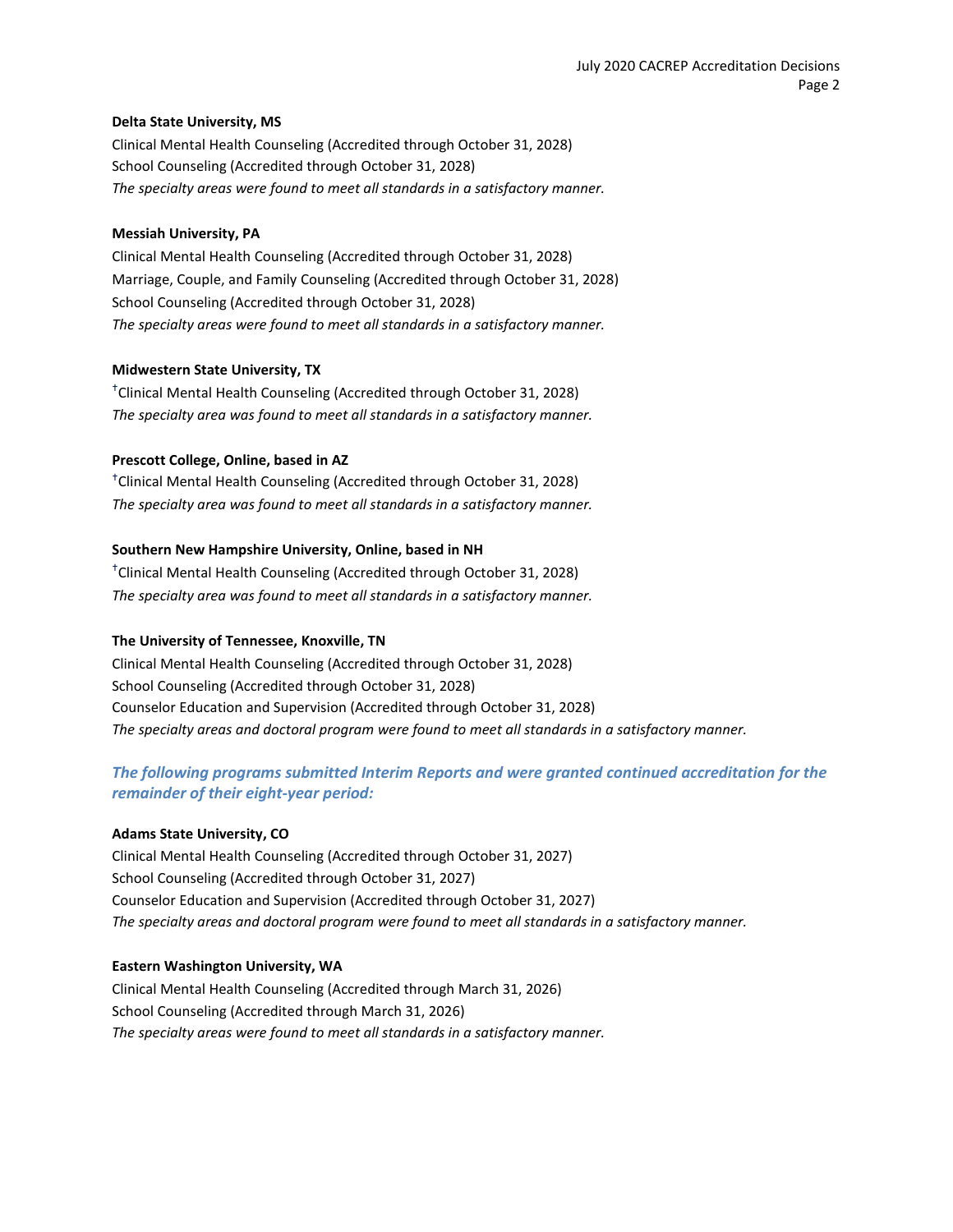# **Florida International University, FL (Accredited under the CORE Standards)** Rehabilitation Counseling (Accredited through October 31, 2025)

#### *The specialty area was found to meet all standards in a satisfactory manner.*

# **Hunter College City University of New York, NY (Accredited Under the 2009 CACREP Standards)**

Clinical Mental Health Counseling and Clinical Rehabilitation Counseling (Accredited through October 31, 2023) *The specialty area was found to meet all standards in a satisfactory way.*

# **Louisiana State University, Shreveport, LA**

Clinical Mental Health Counseling (Accredited through October 31, 2026) *The specialty area was found to meet all standards in a satisfactory manner.*

## **Northeastern Illinois University, IL (Accredited under the CORE Standards)**

Rehabilitation Counseling (Accredited through October 31, 2021) *The specialty area was found to meet all standards in a satisfactory manner.*

## **South Carolina State University, SC (Accredited under the CORE Standards)**

Rehabilitation Counseling (Accredited through October 31, 2025) *The specialty area was found to meet all standards in a satisfactory manner.*

## **The Chicago School of Professional Psychology – DC Campus, DC**

Clinical Mental Health Counseling (Accredited through October 31, 2026) *The specialty area was found to meet all standards in a satisfactory manner.*

## **University of Alabama at Birmingham, AL**

Clinical Mental Health Counseling (Accredited through March 31, 2026) School Counseling (Accredited through March 31, 2026) *The specialty areas were found to meet all standards in a satisfactory manner.*

# **University of Colorado – Colorado Springs, CO (accredited under the 2009 CACREP Standards)**

Clinical Mental Health Counseling (Accredited through October 31, 2024) School Counseling (Accredited through October 31, 2024) *The specialty areas were found to meet all standards in a satisfactory manner.*

## **University of Illinois Springfield, IL**

Clinical Mental Health Counseling (Accredited through March 31, 2025) Marriage, Couple, and Family Counseling (Accredited through March 31, 2025) School Counseling (Accredited through March 31, 2025) *The specialty areas were found to meet all standards in a satisfactory manner.*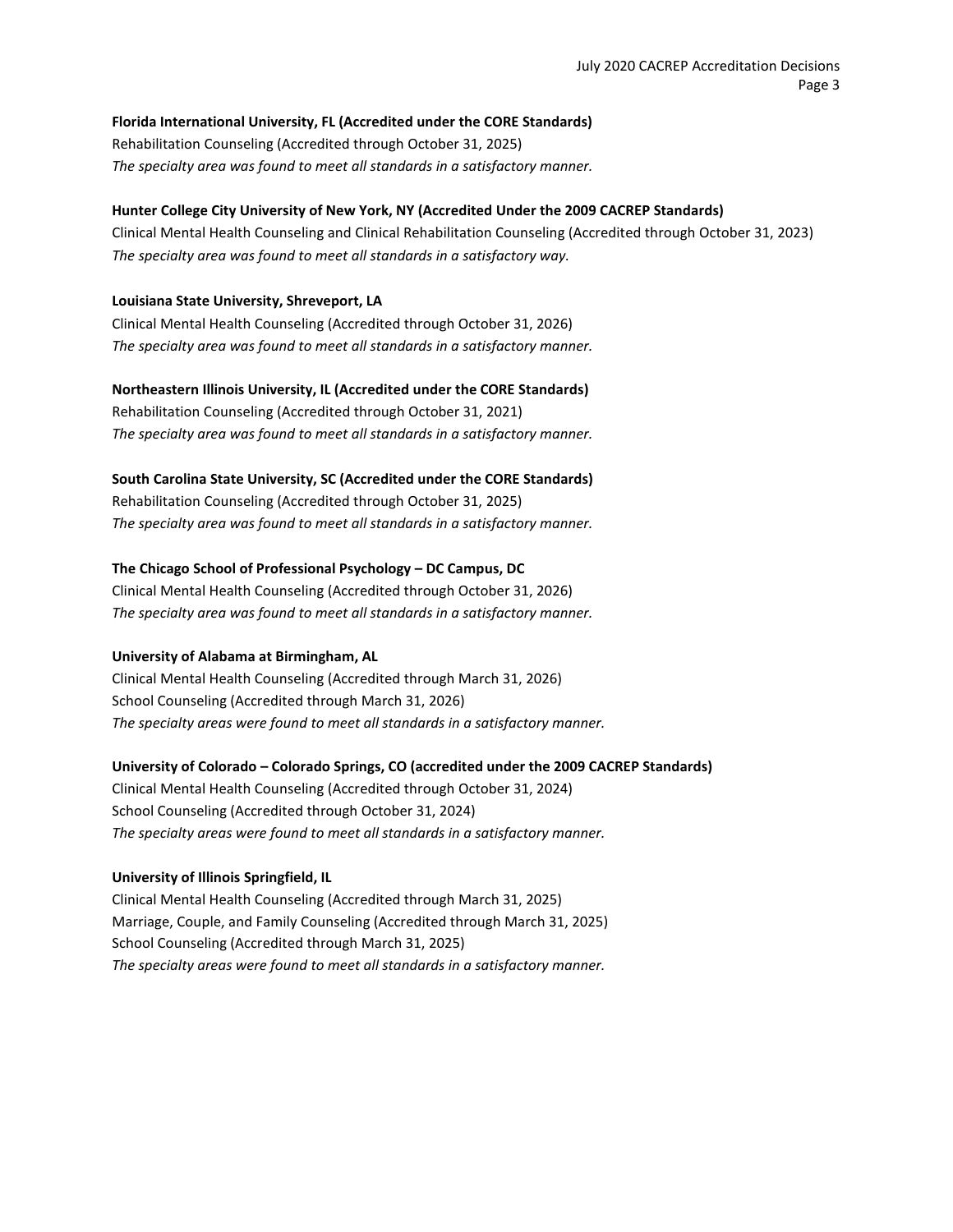*The following programs underwent a full review and were granted accreditation for a two-year period:*

**( indicates initial accreditation)**

# **Chicago State University, IL**

Clinical Mental Health Counseling (accredited through October 31, 2022) School Counseling (accredited through October 31, 2022)

Additional information is required for the following standards:

[Standard 1.S](http://www.cacrep.org/wp-content/uploads/2017/08/2016-Standards-with-citations.pdf#nameddest=1.S) [Standard 1.T](http://www.cacrep.org/wp-content/uploads/2017/08/2016-Standards-with-citations.pdf#nameddest=1.T) [Standard 4.A](http://www.cacrep.org/wp-content/uploads/2017/08/2016-Standards-with-citations.pdf#nameddest=4.A) [Standard 4.B](http://www.cacrep.org/wp-content/uploads/2017/08/2016-Standards-with-citations.pdf#nameddest=4.B) [Standard 4.C](http://www.cacrep.org/wp-content/uploads/2017/08/2016-Standards-with-citations.pdf#nameddest=4.C) [Standard 4.F](http://www.cacrep.org/wp-content/uploads/2017/08/2016-Standards-with-citations.pdf#nameddest=4.F)

*The specialty areas were found to substantially meet the standards with some minor standard-related deficiencies for which the Board requires further information. The program is required to submit an Interim Report, on the standards listed above, for review by the CACREP Board prior to the accreditation expiration date.*

# **Eastern Kentucky University, KY**

Clinical Mental Health Counseling (Accredited through October 31, 2022) School Counseling (Accredited through October 31, 2022) Counselor Education and Supervision (Accredited through October 31, 2022)

Additional information is required for the following standard:

[Standard 4.C](http://www.cacrep.org/wp-content/uploads/2017/08/2016-Standards-with-citations.pdf#nameddest=4.C)

*The specialty areas and doctoral program were found to substantially meet the standards with some minor standard-related deficiencies for which the Board requires further information. The program is required to submit an Interim Report, on the standard listed above, for review by the CACREP Board prior to the accreditation expiration date.*

## **Fort Valley State University, GA**

Clinical Mental Health Counseling (Accredited through October 31, 2022)

Additional information is required for the following standard:

## [Standard 1.T](http://www.cacrep.org/wp-content/uploads/2017/08/2016-Standards-with-citations.pdf#nameddest=1.T)

*The specialty area was found to substantially meet the standards with some minor standard-related deficiencies for which the Board requires further information. The program is required to submit an Interim Report, on the standards listed above, for review by the CACREP Board prior to the accreditation expiration date.*

## **Malone University, OH**

Clinical Mental Health Counseling (Accredited through October 31, 2022) School Counseling (Accredited through October 31, 2022)

Additional information is required for the following standards:

[Standard 1.T](http://www.cacrep.org/wp-content/uploads/2017/08/2016-Standards-with-citations.pdf#nameddest=1.T) [Standard 1.V](http://www.cacrep.org/wp-content/uploads/2017/08/2016-Standards-with-citations.pdf#nameddest=1.V) [Standard 3.H](http://www.cacrep.org/wp-content/uploads/2017/08/2016-Standards-with-citations.pdf#nameddest=3.H) [Standard 3.Q](http://www.cacrep.org/wp-content/uploads/2017/08/2016-Standards-with-citations.pdf#nameddest=3.Q) [Standard 4.H](http://www.cacrep.org/wp-content/uploads/2017/08/2016-Standards-with-citations.pdf#nameddest=4.H)

*The specialty areas were found to substantially meet the standards with some minor standard-related deficiencies for which the Board requires further information. The program is required to submit an Interim Report, on the standards listed above, for review by the CACREP Board prior to the accreditation expiration date.*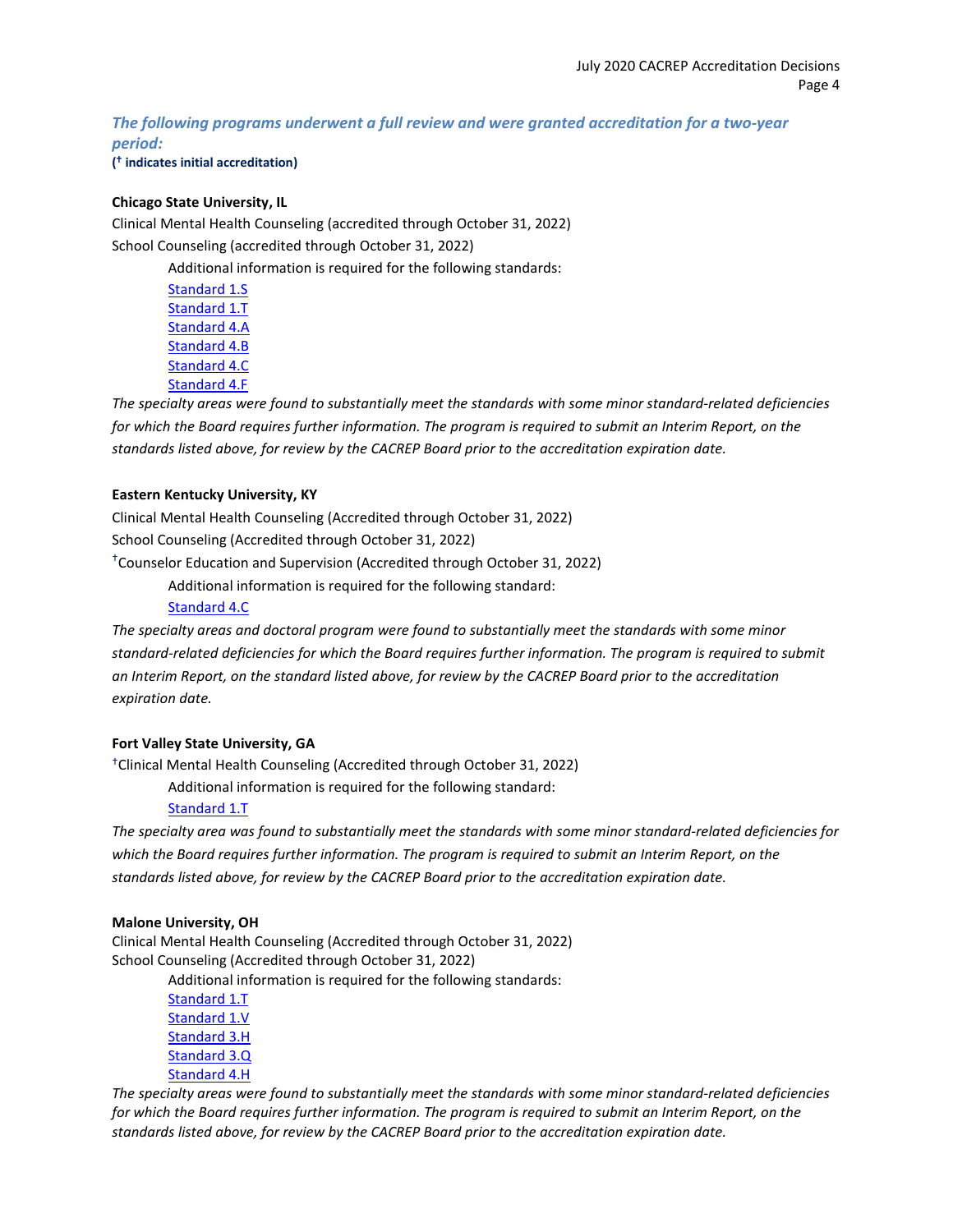#### **Southern University and Agricultural & Mechanical College, LA**

Clinical Rehabilitation Counseling (Accredited through October 31, 2022)

Additional information is required for the following standards:

[Standard 3.Q](http://www.cacrep.org/wp-content/uploads/2017/08/2016-Standards-with-citations.pdf#nameddest=3.Q) [Standard 4.A](http://www.cacrep.org/wp-content/uploads/2017/08/2016-Standards-with-citations.pdf#nameddest=4.A) [Standard 4.B](http://www.cacrep.org/wp-content/uploads/2017/08/2016-Standards-with-citations.pdf#nameddest=4.B) [Standard 4.F](http://www.cacrep.org/wp-content/uploads/2017/08/2016-Standards-with-citations.pdf#nameddest=4.F) [Standard 4.G](http://www.cacrep.org/wp-content/uploads/2017/08/2016-Standards-with-citations.pdf#nameddest=4.G) [Standard 5.D.2.l](http://www.cacrep.org/wp-content/uploads/2017/08/2016-Standards-with-citations.pdf#nameddest=5.D.2)

*The specialty area was found to substantially meet the standards with some minor standard-related deficiencies for which the Board requires further information. The program is required to submit an Interim Report on the above listed standards for review by the CACREP Board prior to the accreditation expiration date.*

#### **Texas A&M University, Corpus Christi, TX**

Addiction Counseling (Accredited through October 31, 2022) Clinical Mental Health Counseling (Accredited through October 31, 2022) Marriage, Couple, and Family Counseling (Accredited through October 31, 2022) School Counseling (Accredited through October 31, 2022) Counselor Education and Supervision (Accredited through October 31, 2022) Additional information is required for the following standards:

> [Standard 1.T](http://www.cacrep.org/wp-content/uploads/2017/08/2016-Standards-with-citations.pdf#nameddest=1.T) [Standard 3.Q](http://www.cacrep.org/wp-content/uploads/2017/08/2016-Standards-with-citations.pdf#nameddest=3.Q) [Standard 4.G](http://www.cacrep.org/wp-content/uploads/2017/08/2016-Standards-with-citations.pdf#nameddest=4.G)

*The specialty areas and doctoral program were found to substantially meet the standards with some minor standard-related deficiencies for which the Board requires further information. The program is required to submit an Interim Report, on the standards listed above, for review by the CACREP Board prior to the accreditation expiration date.*

#### **Wright State University, OH**

 Addiction Counseling (Accredited through October 31, 2022) Clinical Mental Health Counseling (Accredited through October 31, 2022) Clinical Rehabilitation Counseling (Accredited through October 31, 2022) School Counseling (Accredited through October 31, 2022)

> Additional information is required for the following standards: [Standard 1.O](http://www.cacrep.org/wp-content/uploads/2017/08/2016-Standards-with-citations.pdf#nameddest=1.O) [Standard 1.V](http://www.cacrep.org/wp-content/uploads/2017/08/2016-Standards-with-citations.pdf#nameddest=1.V) [Standard 1.AA](http://www.cacrep.org/wp-content/uploads/2017/08/2016-Standards-with-citations.pdf#nameddest=1.AA) [Standard 1.DD](http://www.cacrep.org/wp-content/uploads/2017/08/2016-Standards-with-citations.pdf#nameddest=1.DD) [Standard 3.P](http://www.cacrep.org/wp-content/uploads/2017/08/2016-Standards-with-citations.pdf#nameddest=3.P) [Standard 3.Q](http://www.cacrep.org/wp-content/uploads/2017/08/2016-Standards-with-citations.pdf#nameddest=3.Q) [Standard 4.D](http://www.cacrep.org/wp-content/uploads/2017/08/2016-Standards-with-citations.pdf#nameddest=4.D) [Standard 4.G](http://www.cacrep.org/wp-content/uploads/2017/08/2016-Standards-with-citations.pdf#nameddest=4.G) [Standard 4.H](http://www.cacrep.org/wp-content/uploads/2017/08/2016-Standards-with-citations.pdf#nameddest=4.H) [Standards 5.A.1.a](http://www.cacrep.org/wp-content/uploads/2017/08/2016-Standards-with-citations.pdf#nameddest=5.A.1)